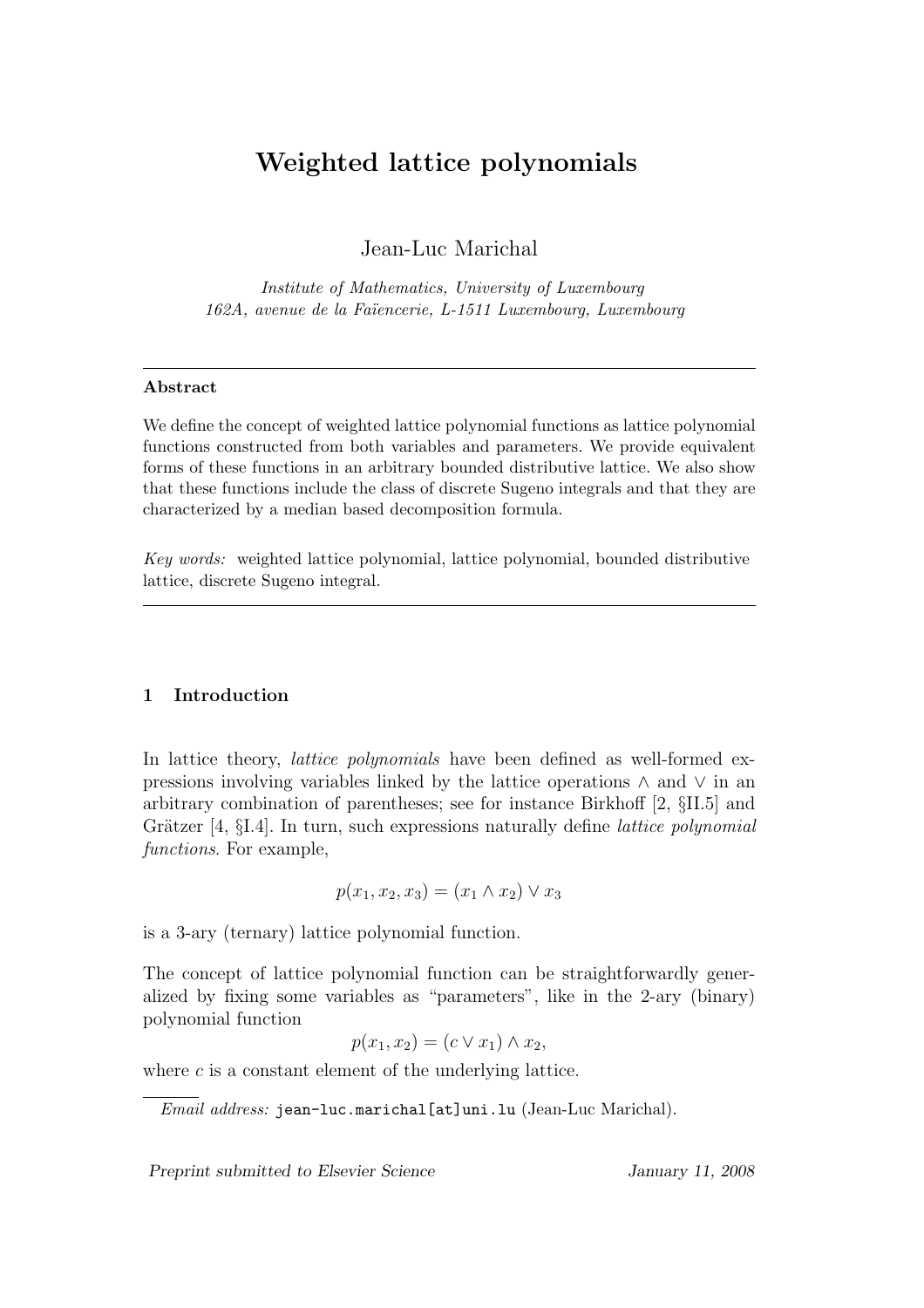In this paper we investigate those "parameterized" polynomial functions, which we shall call weighted lattice polynomial (w.l.p.) functions. More precisely, we show that, in any bounded distributive lattice, w.l.p. functions can be expressed in disjunctive and conjunctive normal forms and we further investigate these forms in the special case when the lattice is totally ordered. We also show that w.l.p. functions include the discrete Sugeno integral [9], which has been extensively studied and used in the setting of nonlinear aggregation and integration. Finally, we prove that w.l.p. functions can be characterized by means of a median based system of functional equations.

Throughout, we let L denote an arbitrary bounded distributive lattice with lattice operations ∧ and ∨. We denote respectively by 0 and 1 the bottom and top elements of L. For any integer  $n \geq 1$ , we set  $[n] := \{1, \ldots, n\}$  and, for any  $S \subseteq [n]$ , we denote by  $\mathbf{e}_S$  the characteristic vector of S in  $\{0, 1\}^n$ , that is, the *n*-dimensional vector whose *i*th component is 1, if  $i \in S$ , and 0, otherwise. Finally, since  $L$  is bounded,

$$
\bigvee_{x \in \varnothing} x = 0 \quad \text{and} \quad \bigwedge_{x \in \varnothing} x = 1.
$$

### 2 Weighted lattice polynomial functions

Before introducing the concept of w.l.p. function, let us recall the definition of lattice polynomial functions; see for instance Grätzer  $[4, \S1.4]$ .

**Definition 1** The class of lattice polynomial functions from  $L^n$  to L is defined as follows:

- (1) For any  $k \in [n]$ , the projection  $(x_1, \ldots, x_n) \mapsto x_k$  is a lattice polynomial function from  $L^n$  to  $L$ .
- (2) If p and q are lattice polynomial functions from  $L^n$  to L, then  $p \wedge q$  and  $p \vee q$  are lattice polynomial functions from  $L^n$  to  $L$ .
- (3) Every lattice polynomial function from  $L^n$  to L is constructed by finitely many applications of the rules  $(1)$  and  $(2)$ .

We now recall that, in a distributive lattice, any lattice polynomial function can be written in disjunctive and conjunctive normal forms, that is, as a join of meets and dually; see for instance Birkhoff [2, §II.5].

**Proposition 2** Let  $p: L^n \to L$  be any lattice polynomial function. Then there are integers  $k, l \geqslant 1$  and families  $\{A_j\}_{j=1}^k$  and  $\{B_j\}_{j=1}^l$  of nonempty subsets of  $[n]$  such that

$$
p(\mathbf{x}) = \bigvee_{j=1}^{k} \bigwedge_{i \in A_j} x_i = \bigwedge_{j=1}^{l} \bigvee_{i \in B_j} x_i.
$$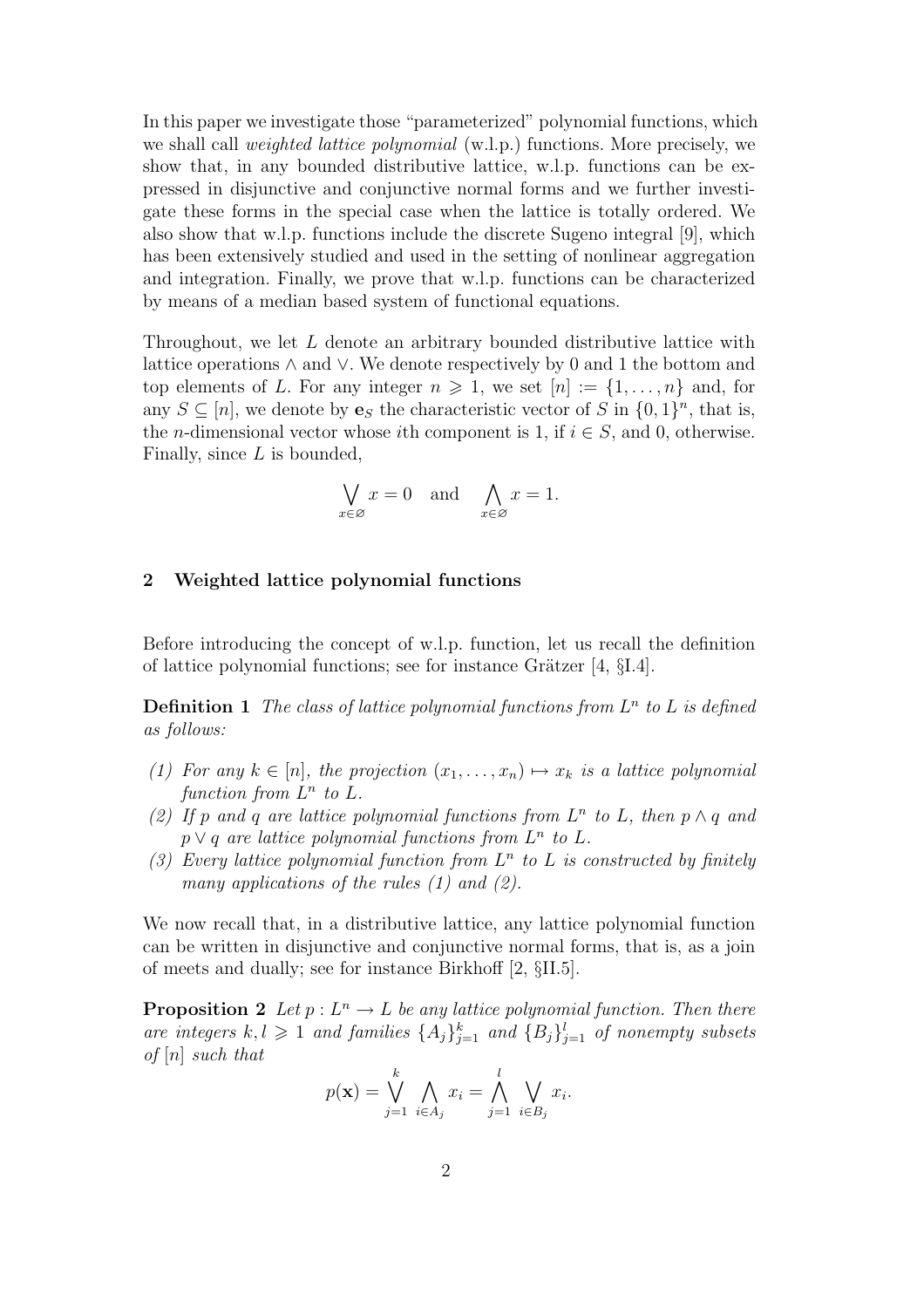Equivalently, there are nonconstant set functions  $\alpha : 2^{[n]} \rightarrow \{0,1\}$  and  $\beta$ :  $2^{[n]} \rightarrow \{0,1\}$ , with  $\alpha(\emptyset) = 0$  and  $\beta(\emptyset) = 1$ , such that

$$
p(\mathbf{x}) = \bigvee_{\substack{S \subseteq [n] \\ \alpha(S) = 1}} \bigwedge_{i \in S} x_i = \bigwedge_{\substack{S \subseteq [n] \\ \beta(S) = 0}} \bigvee_{i \in S} x_i.
$$

As mentioned in the introduction, the concept of lattice polynomial function can be generalized by fixing some variables as parameters. Based on this observation, we naturally introduce the class of w.l.p. functions as follows.

**Definition 3** The class of w.l.p. functions from  $L^n$  to L is defined as follows:

- (1) For any  $k \in [n]$  and any  $c \in L$ , the projection  $(x_1, \ldots, x_n) \mapsto x_k$  and the constant function  $(x_1, \ldots, x_n) \mapsto c$  are w.l.p. functions from  $L^n$  to L.
- (2) If p and q are w.l.p. functions from  $L^n$  to L, then  $p \wedge q$  and  $p \vee q$  are w.l.p. functions from  $L^n$  to  $L$ .
- (3) Every w.l.p. function from  $L^n$  to L is constructed by finitely many applications of the rules  $(1)$  and  $(2)$ .

Remark 4 Thus defined, w.l.p. functions are simply, in the universal algebra terminology, those functions which are definable by polynomial expressions; see for instance Kaarli and Pixley  $[5]$  and Lausch and Nöbauer  $[6]$ . Furthermore, these functions are clearly nondecreasing in each variable.

Using Proposition 2, we can easily see that any w.l.p. function can be written in disjunctive and conjunctive normal forms (see also Lausch and Nöbauer [6] and Ovchinnikov [8]).

**Proposition 5** Let  $p: L^n \to L$  be any w.l.p. function. Then there are integers  $k, l \geqslant 1$ , parameters  $a_1, \ldots, a_k, b_1, \ldots, b_l \in L$ , and families  $\{A_j\}_{j=1}^k$  and  ${B_j}_{j=1}^l$  of subsets of  $[n]$  such that

$$
p(\mathbf{x}) = \bigvee_{j=1}^{k} \left( a_j \wedge \bigwedge_{i \in A_j} x_i \right) = \bigwedge_{j=1}^{l} \left( b_j \vee \bigvee_{i \in B_j} x_i \right).
$$

Equivalently, there exist set functions  $\alpha : 2^{[n]} \to L$  and  $\beta : 2^{[n]} \to L$  such that

$$
p(\mathbf{x}) = \bigvee_{S \subseteq [n]} \left( \alpha(S) \land \bigwedge_{i \in S} x_i \right) = \bigwedge_{S \subseteq [n]} \left( \beta(S) \lor \bigvee_{i \in S} x_i \right).
$$

It follows from Proposition 5 that any n-ary w.l.p. function is entirely determined by  $2^n$  parameters.

Remark 6 Proposition 5 naturally includes the lattice polynomial functions.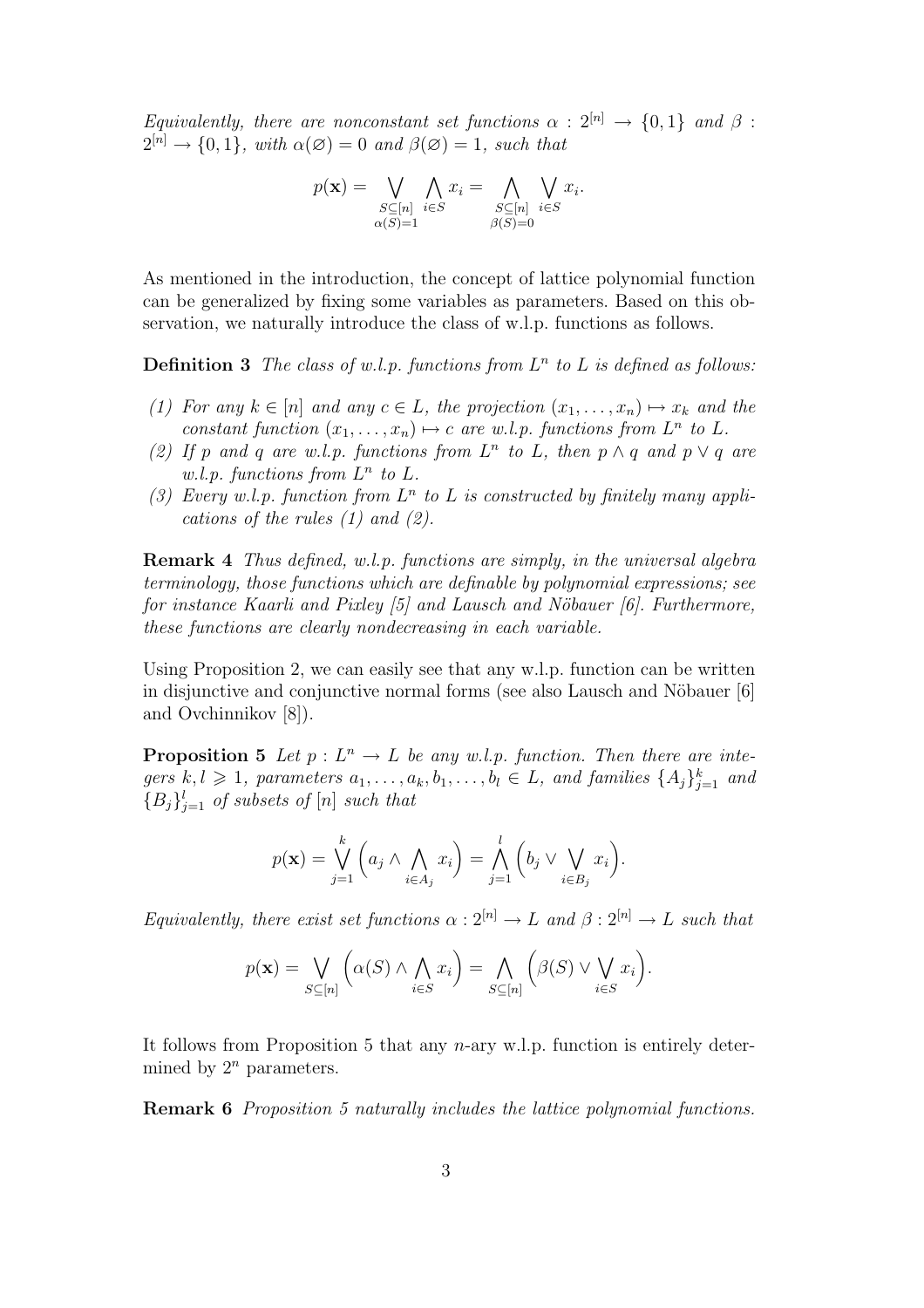To see this, it suffices to consider nonconstant set functions  $\alpha : 2^{[n]} \to \{0,1\}$ and  $\beta: 2^{[n]} \to \{0, 1\}$ , with  $\alpha(\emptyset) = 0$  and  $\beta(\emptyset) = 1$ .

# 3 Disjunctive and conjunctive normal forms

We now investigate the link between a given w.l.p. function and the parameters that define it.

Let us denote by  $p_{\alpha}^{\vee}$  (resp.  $p_{\beta}^{\wedge}$ ) the w.l.p. function disjunctively (resp. conjunctively) defined by the set function  $\alpha$  :  $2^{[n]} \rightarrow L$  (resp.  $\beta$  :  $2^{[n]} \rightarrow L$ ), that is,

$$
p_{\alpha}^{\vee}(\mathbf{x}) := \bigvee_{S \subseteq [n]} \left( \alpha(S) \wedge \bigwedge_{i \in S} x_i \right),
$$
  

$$
p_{\beta}^{\wedge}(\mathbf{x}) := \bigwedge_{S \subseteq [n]} \left( \beta(S) \vee \bigvee_{i \in S} x_i \right).
$$

Of course, the set functions  $\alpha$  and  $\beta$  are not uniquely determined. For instance, both expressions  $x_1 \vee (x_1 \wedge x_2)$  and  $x_1$  represent the same lattice polynomial function.

For any w.l.p. function  $p: L^n \to L$ , define the set functions  $\alpha_p: 2^{[n]} \to L$  and  $\beta_p: 2^{[n]} \to L$  as  $\alpha_p(S) := p(\mathbf{e}_S)$  and  $\beta_p(S) := p(\mathbf{e}_{[n] \setminus S})$  for all  $S \in [n]$ . Since p is nondecreasing,  $\alpha_p$  is isotone and  $\beta_p$  is antitone.

**Lemma 7** For any w.l.p. function  $p: L^n \to L$  we have  $p = p_{\alpha_p}^{\vee} = p_{\beta_p}^{\wedge}$ .

**Proof.** Let us establish the first equality. The other one can be proved similarly.

By Proposition 5, there exists a set function  $\alpha: 2^{[n]} \to L$  such that  $p = p_{\alpha}^{\vee}$ . It follows that

$$
\alpha_p(T) = \bigvee_{S \subseteq T} \alpha(S) \qquad (T \subseteq [n]).
$$

Therefore, we have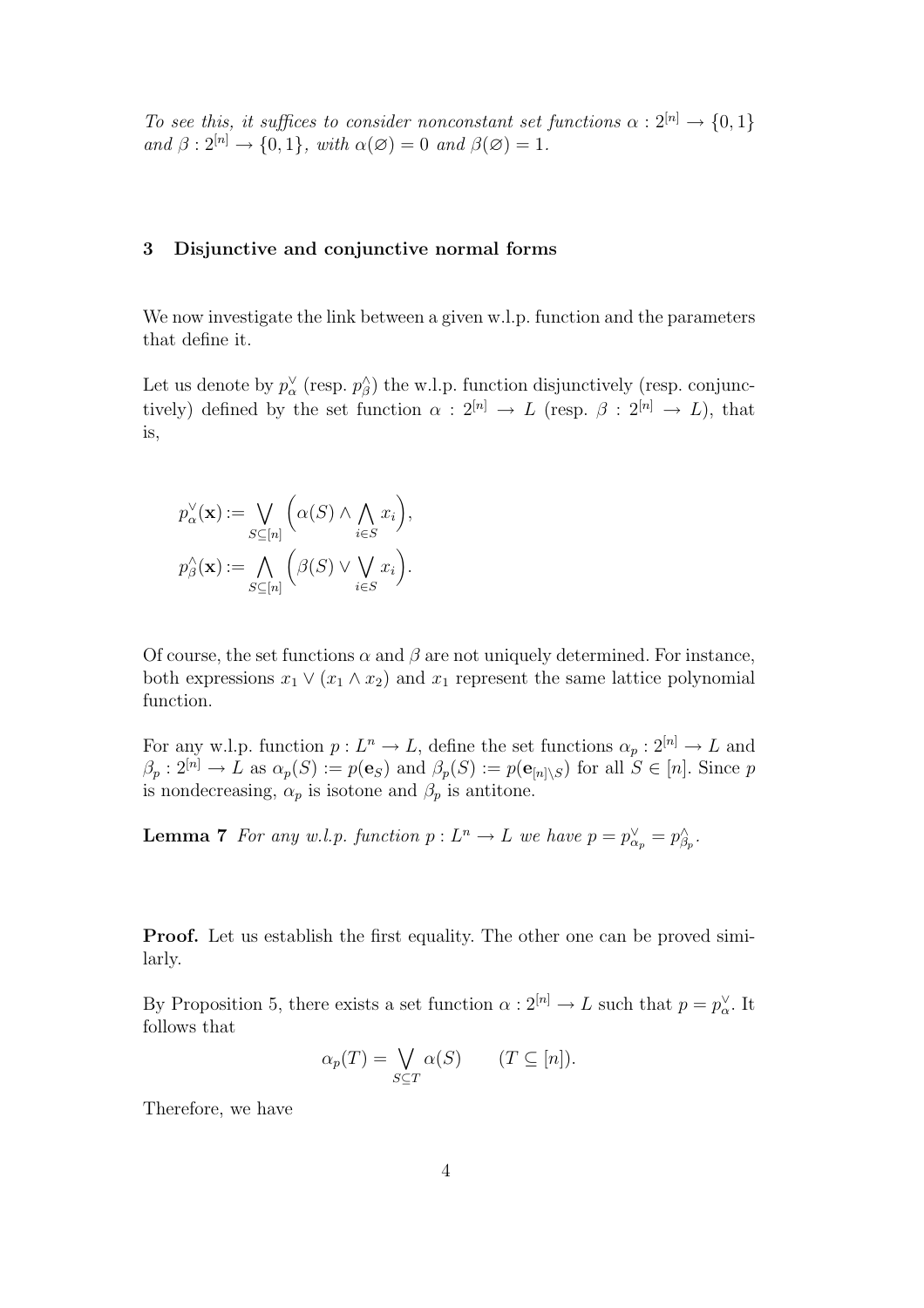$$
p_{\alpha_p}^{\vee}(\mathbf{x}) = \bigvee_{T \subseteq [n]} \left( \alpha_p(T) \land \bigwedge_{i \in T} x_i \right) = \bigvee_{T \subseteq [n]} \left( \bigvee_{S \subseteq T} \alpha(S) \land \bigwedge_{i \in T} x_i \right)
$$
  
\n
$$
= \bigvee_{T \subseteq [n]} \bigvee_{S \subseteq T} \left( \alpha(S) \land \bigwedge_{i \in T} x_i \right) = \bigvee_{S \subseteq [n]} \bigvee_{T \supseteq S} \left( \alpha(S) \land \bigwedge_{i \in T} x_i \right)
$$
  
\n
$$
= \bigvee_{S \subseteq [n]} \left( \alpha(S) \land \bigvee_{T \supseteq S} \bigwedge_{i \in T} x_i \right) = \bigvee_{S \subseteq [n]} \left( \alpha(S) \land \bigwedge_{i \in S} x_i \right)
$$
  
\n
$$
= p(\mathbf{x}). \qquad \Box
$$

It follows from Lemma 7 that any n-ary w.l.p. function is entirely determined by its restriction to  $\{0,1\}^n$ .

Assuming that  $L$  is a chain (that is,  $L$  is totally ordered), we now describe the class of all set functions that disjunctively (or conjunctively) define a given w.l.p. function.

**Proposition 8** Assume that L is a chain. Let  $p: L^n \to L$  be any w.l.p. function and consider two set functions  $\alpha : 2^{[n]} \to L$  and  $\beta : 2^{[n]} \to L$ .

(1) We have  $p_{\alpha}^{\vee} = p$  if and only if  $\alpha_p^* \leq \alpha \leq \alpha_p$ , where the set function  $\alpha_p^*: 2^{[n]} \to L$  is defined as

$$
\alpha_p^*(S) = \begin{cases} \alpha_p(S), & \text{if } \alpha_p(S) > \alpha_p(S \setminus \{i\}) \text{ for all } i \in S, \\ 0, & \text{otherwise.} \end{cases}
$$

(2) We have  $p_{\beta}^{\wedge} = p$  if and only if  $\beta_p \leq \beta \leq \beta_p^*$ , where the set function  $\beta_p^*: 2^{[n]} \to L$  is defined as

$$
\beta_p^*(S) = \begin{cases} \beta_p(S), & \text{if } \beta_p(S) < \beta_p(S \setminus \{i\}) \text{ for all } i \in S, \\ 1, & \text{otherwise.} \end{cases}
$$

Proof. Let us prove the first assertion. The other one can be proved similarly.

(⇒) Assume  $p^{\vee}_{\alpha} = p$  and fix  $S \subseteq [n]$ . On the one hand, we have

$$
0 \leq \alpha(S) \leq \bigvee_{K \subseteq S} \alpha(K) = \alpha_p(S).
$$

On the other hand, if  $\alpha_p(S) > \alpha_p(S \setminus \{i\})$  for all  $i \in S$ , then  $\alpha(S) = \alpha_p(S)$ . Indeed, otherwise, since L is a chain, there would exist  $K^* \subsetneq S$  such that

$$
\alpha_p(S) = \bigvee_{K \subseteq S} \alpha(K) = \alpha(K^*) \leq \alpha_p(K^*) < \alpha_p(S),
$$

which is a contradiction.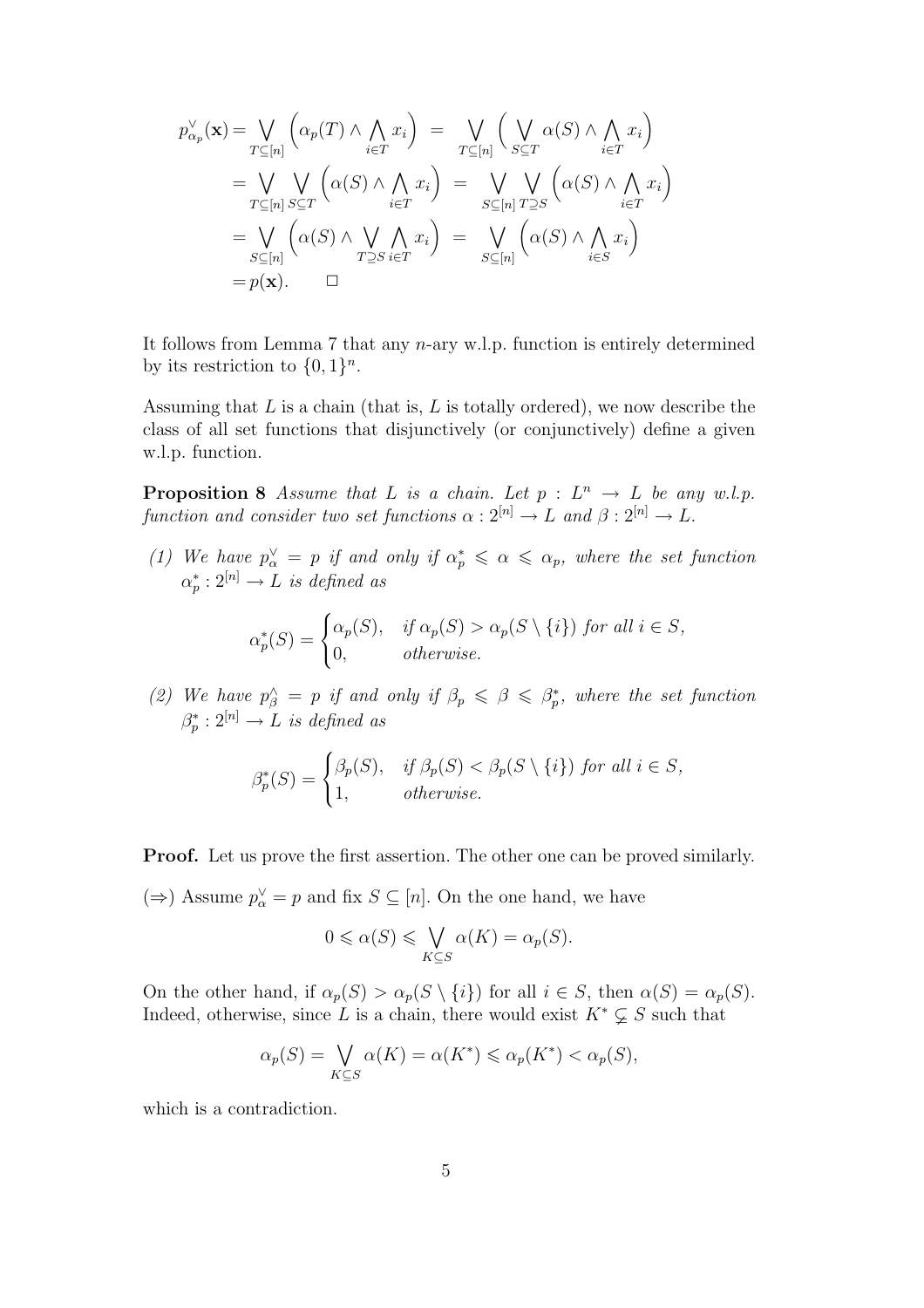(←) By Lemma 7, we have  $p = p_{\alpha_p}^{\vee}$ . Fix  $S \subseteq [n]$  and assume there is  $i \in S$ such that  $\alpha_p(S) = \alpha_p(S \setminus \{i\})$ . Then

$$
\left(\alpha_p(S \setminus \{i\}) \wedge \bigwedge_{j \in S \setminus \{i\}} x_j\right) \vee \left(\alpha_p(S) \wedge \bigwedge_{j \in S} x_j\right) = \left(\alpha_p(S \setminus \{i\}) \wedge \bigwedge_{j \in S \setminus \{i\}} x_j\right)
$$

and hence  $\alpha_p(S)$  can be replaced with any lower value without altering  $p_{\alpha_p}^{\vee}$ . Hence  $p_{\alpha_p}^{\vee} = p_{\alpha}^{\vee}$ .  $\Box$ 

**Example 9** Assuming that  $L$  is a chain, the possible disjunctive expressions of  $x_1 \vee (x_1 \wedge x_2)$  as a 2-ary w.l.p. function are given by

$$
x_1 \vee (c \wedge x_1 \wedge x_2) \qquad (c \in L).
$$

For  $c = 0$ , we retrieve  $x_1$  and, for  $c = 1$ , we retrieve  $x_1 \vee (x_1 \wedge x_2)$ .

We note that, from among all the set functions that disjunctively (or conjunctively) define a given w.l.p. function p, only  $\alpha_p$  (resp.  $\beta_p$ ) is isotone (resp. antitone). Indeed, suppose for instance that  $\alpha$  is isotone. Then, for any  $S \subseteq [n]$ , we have

$$
\alpha(S) = \bigvee_{K \subseteq S} \alpha(K) = \alpha_p(S),
$$

that is,  $\alpha = \alpha_p$ .

### 4 The discrete Sugeno integral

Certain w.l.p. functions have been considered in the area of nonlinear aggregation and integration. The best known instances are given by the discrete Sugeno integral, which is a particular discrete integration with respect to a fuzzy measure (see Sugeno [9,10]). For a recent survey on the discrete Sugeno integral, see Dubois et al. [3].

In this section we show the relationship between the discrete Sugeno integral and the w.l.p. functions. To this end, we introduce the Sugeno integral as a function from  $L^n$  to L. Originally defined when L is the real interval  $[0,1]$ , the Sugeno integral has different equivalent representations (see Section 5). Here we consider its disjunctive normal representation [9], which enables us to extend the original definition of the Sugeno integral to the more general case where L is any bounded distributive lattice.

**Definition 10** An L-valued fuzzy measure on  $[n]$  is an isotone set function  $\mu: 2^{[n]} \to L$  such that  $\mu(\emptyset) = 0$  and  $\mu([n]) = 1$ .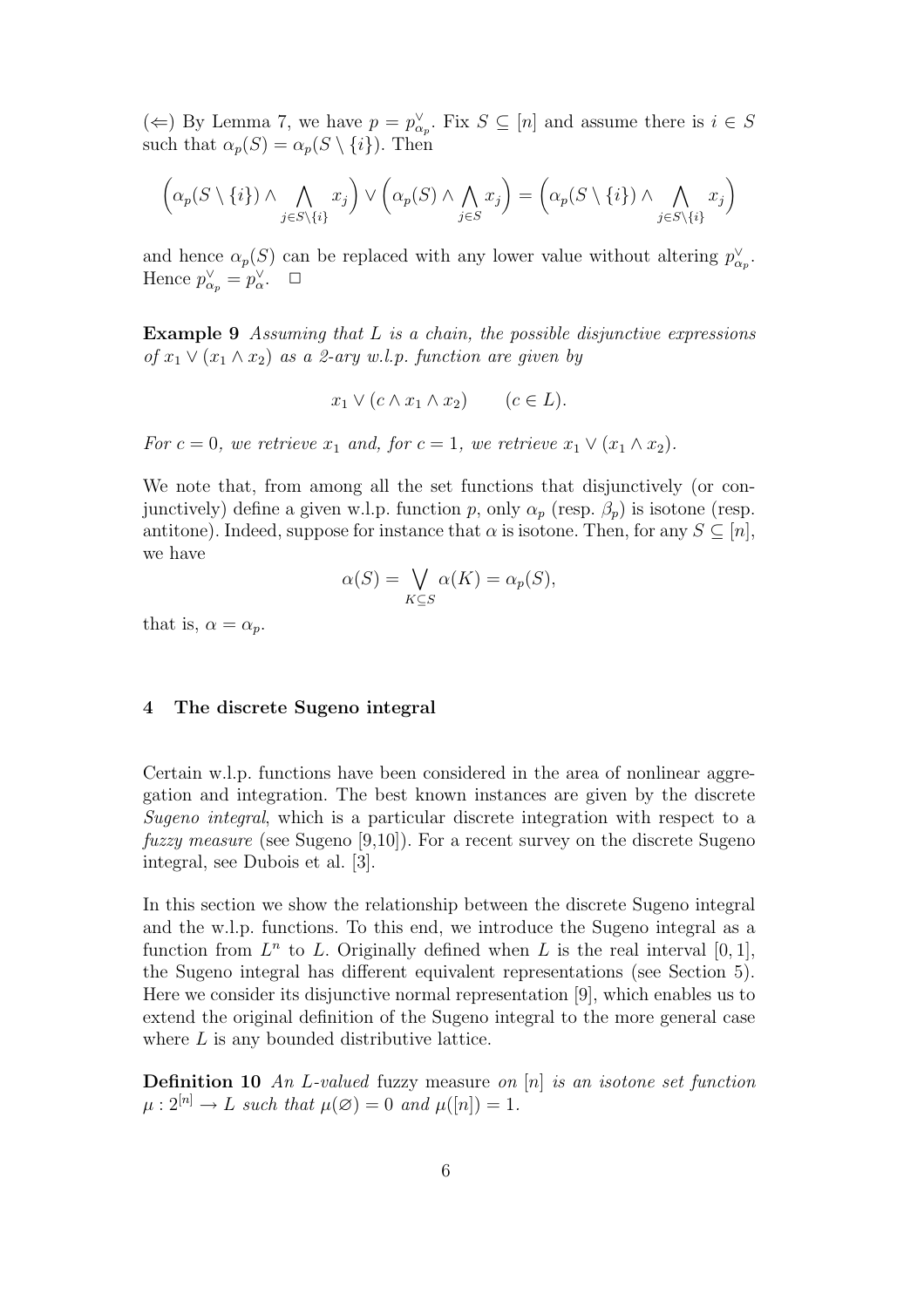**Definition 11** Let  $\mu$  be an L-valued fuzzy measure on  $[n]$ . The Sugeno integral of a function  $\mathbf{x} : [n] \to L$  with respect to  $\mu$  is defined by

$$
\mathcal{S}_{\mu}(\mathbf{x}) := \bigvee_{S \subseteq [n]} \Big( \mu(S) \wedge \bigwedge_{i \in S} x_i \Big).
$$

Surprisingly, it appears immediately that any function  $f: L^n \to L$  is an *n*-ary Sugeno integral if and only if it is a w.l.p. function fulfilling  $f(\mathbf{e}_{\varnothing}) = 0$  and  $f(\mathbf{e}_{[n]}) = 1$ . Moreover, as the following proposition shows, any w.l.p. function can be easily expressed in terms of a Sugeno integral.

Recall that, when n is odd,  $n = 2k - 1$ , the n-ary median function is defined in any distributive lattice as the following lattice polynomial function (see for instance Barbut and Monjardet [1, Chap. IV])

$$
\text{median}(\mathbf{x}) = \bigvee_{\substack{S \subseteq [2k-1] \\ |S|=k}} \bigwedge_{i \in S} x_i = \bigwedge_{\substack{S \subseteq [2k-1] \\ |S|=k}} \bigvee_{i \in S} x_i.
$$

**Proposition 12** For any w.l.p. function  $p: L^n \to L$ , there exists a fuzzy measure  $\mu : 2^{[n]} \to L$  such that

$$
p(\mathbf{x}) = \text{median}\Big(p(\mathbf{e}_{\varnothing}), \mathcal{S}_{\mu}(\mathbf{x}), p(\mathbf{e}_{[n]})\Big).
$$

**Proof.** Let  $\mu: 2^{[n]} \to L$  be the fuzzy measure which coincides with  $\alpha_p$  on  $2^{[n]}$ except at  $\varnothing$  and [n]. Then, we have

$$
\begin{aligned}\n\text{median}\Big(p(\mathbf{e}_{\varnothing}),\mathcal{S}_{\mu}(\mathbf{x}),p(\mathbf{e}_{[n]})\Big) \\
&= \left(\alpha_p(\varnothing) \vee \bigvee_{\substack{S \subseteq [n] \\ S \neq \varnothing, S \neq [n]}} \left(\mu(S) \wedge \bigwedge_{i \in S} x_i\right) \vee \left(\bigwedge_{i \in [n]} x_i\right)\right) \wedge \alpha_p([n]) \\
&= \bigvee_{S \subseteq [n]} \left(\alpha_p(S) \wedge \bigwedge_{i \in S} x_i\right) \\
&= p(\mathbf{x}).\quad \Box\n\end{aligned}
$$

**Corollary 13** Consider a function  $f: L^n \to L$ . The following assertions are equivalent:

- (1) f is a Sugeno integral.
- (2) f is an idempotent w.l.p. function, i.e., such that  $f(x, \ldots, x) = x$  for all  $x \in L$ .
- (3) f is a w.l.p. function fulfilling  $f(\mathbf{e}_{\emptyset}) = 0$  and  $f(\mathbf{e}_{[n]}) = 1$ .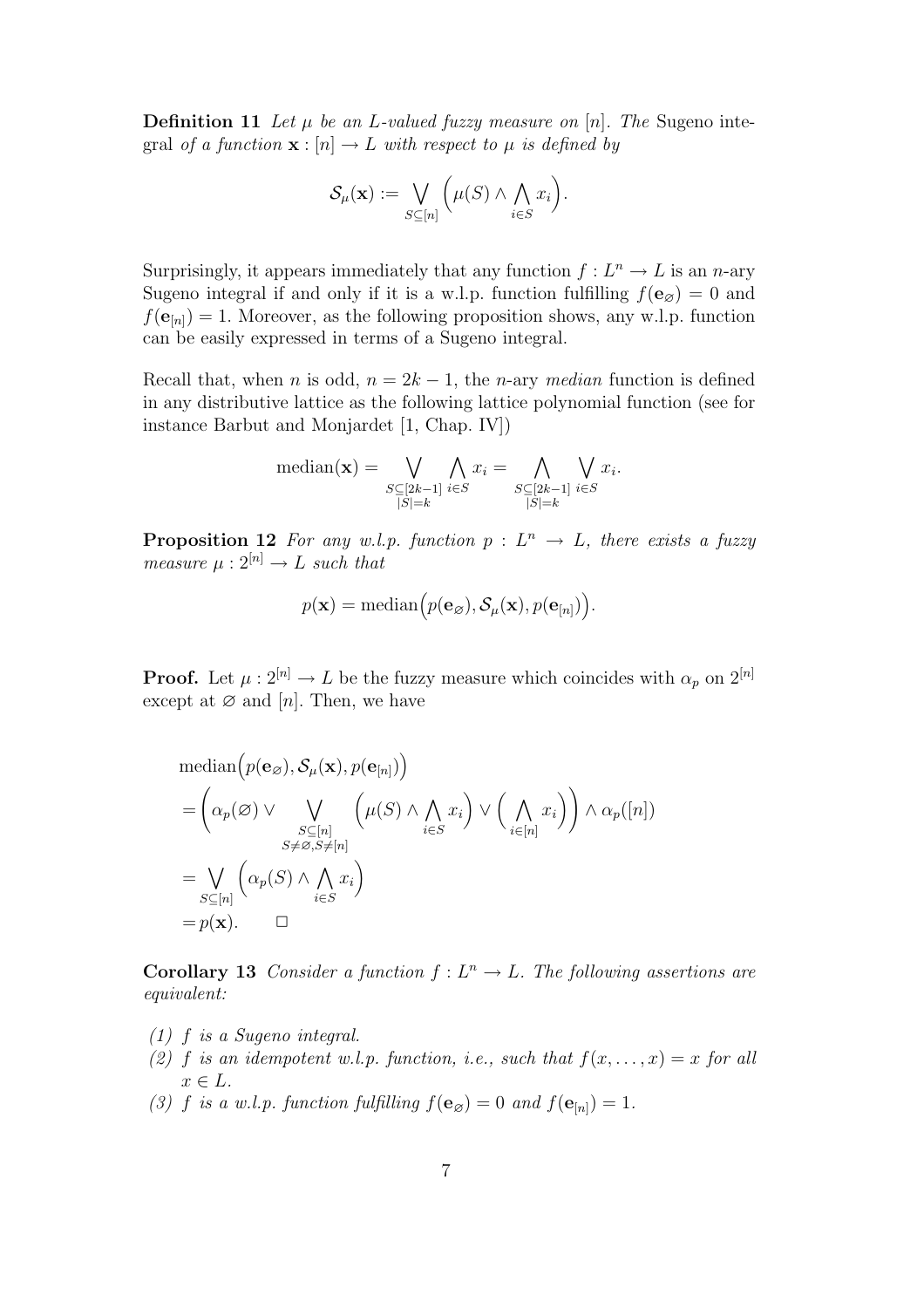**Proof.**  $(1) \Rightarrow (2) \Rightarrow (3)$  Trivial.

 $(3) \Rightarrow (1)$  Immediate consequence of Proposition 12.  $\Box$ 

Remark 14 As the definition of the w.l.p. functions almost coincide with that of the Sugeno integral, certain properties of the Sugeno integral can be applied as-is or in a slightly extended form to the w.l.p. functions. For instance, Proposition 8 was already known for the Sugeno integral (see Marichal [7]).

## 5 A representation theorem

Combining Proposition 12 with the well-known representations of the Sugeno integral, we easily deduce equivalent representations for the w.l.p. functions.

When L is a chain, for any permutation  $\sigma$  on [n], we define the subset

$$
\mathcal{O}_{\sigma} := \{ \mathbf{x} \in L^n \mid x_{\sigma(1)} \leqslant \cdots \leqslant x_{\sigma(n)} \}.
$$

**Theorem 15** Let  $p: L^n \to L$  be any w.l.p. function. For any  $\mathbf{x} \in L^n$ , we have  $\overline{a}$  $\mathbf{r}$  $\overline{a}$  $\mathbf{r}$ 

$$
p(\mathbf{x}) = \bigvee_{S \subseteq [n]} \left( \alpha_p(S) \land \bigwedge_{i \in S} x_i \right) = \bigwedge_{S \subseteq [n]} \left( \alpha_p(N \setminus S) \lor \bigvee_{i \in S} x_i \right).
$$

Moreover, assuming that L is a chain, for any permutation  $\sigma$  on [n] and any  $\mathbf{x} \in \mathcal{O}_{\sigma}$ , setting  $S_{\sigma}(i) := {\sigma(i), \ldots, \sigma(n)}$  for all  $i \in [n]$ , we have

$$
p(\mathbf{x}) = \bigvee_{i=1}^{n+1} \left( \alpha_p(S_{\sigma}(i)) \wedge x_{\sigma(i)} \right) = \bigwedge_{i=0}^n \left( \alpha_p(S_{\sigma}(i+1)) \vee x_{\sigma(i)} \right)
$$
  
= median  $\left( x_1, \ldots, x_n, \alpha_p(S_{\sigma}(1)), \alpha_p(S_{\sigma}(2)), \ldots, \alpha_p(S_{\sigma}(n+1)) \right)$ ,

with the convention that  $x_{\sigma(0)} = 0$ ,  $x_{\sigma(n+1)} = 1$ , and  $S_{\sigma}(n+1) = \emptyset$ .

Proof. The first part has been established in Lemma 7. The second part follows from Proposition 12 and the following representations of the Sugeno integral. For any L-valued fuzzy measure  $\mu$  on [n], we have (see for instance [7])

$$
\mathcal{S}_{\mu}(\mathbf{x}) = \bigvee_{i=1}^{n} \left( \mu(S_{\sigma}(i)) \wedge x_{\sigma(i)} \right) = \bigwedge_{i=1}^{n} \left( \mu(S_{\sigma}(i+1)) \vee x_{\sigma(i)} \right)
$$
  
= median $\left( x_1, \ldots, x_n, \mu(S_{\sigma}(2)), \mu(S_{\sigma}(3)), \ldots, \mu(S_{\sigma}(n)) \right)$ .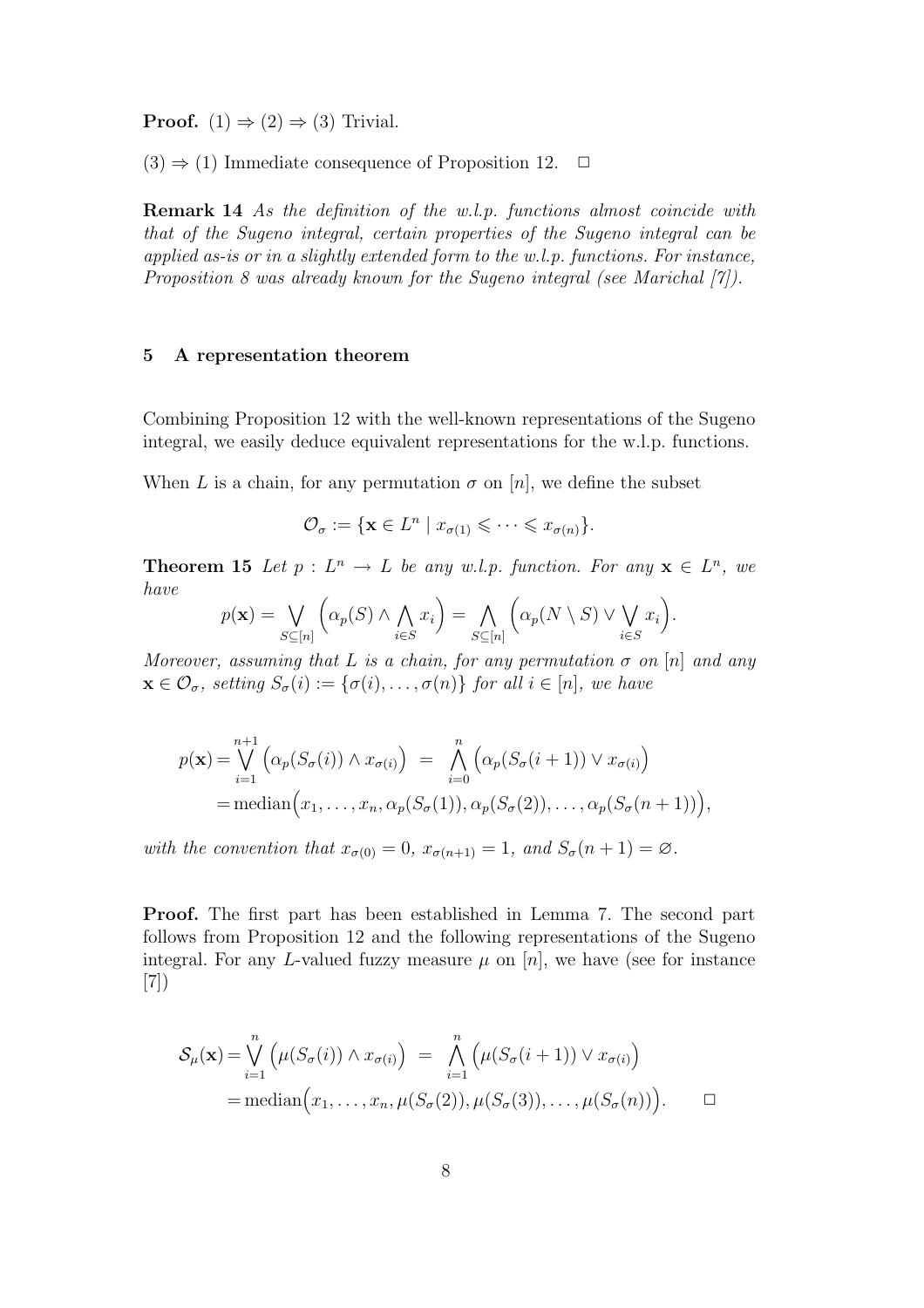Remark 16 It follows from Theorem 15 that, when the order of the coordinates of **x** is known, then  $p(\mathbf{x})$  is entirely determined by  $(n + 1)$  parameters (instead of  $2^n$ ).

### 6 The median based decomposition formula

Given a function  $f: L^n \to L$  and an index  $k \in [n]$ , we define the functions  $f_k^0: L^n \to L$  and  $f_k^1: L^n \to L$  as

$$
f_k^0(\mathbf{x}) = f(x_1, \dots, x_{k-1}, 0, x_{k+1}, \dots, x_n),
$$
  

$$
f_k^1(\mathbf{x}) = f(x_1, \dots, x_{k-1}, 1, x_{k+1}, \dots, x_n).
$$

Clearly, if f is a w.l.p. function, so are  $f_k^0$  and  $f_k^1$ .

Now consider the following system of  $n$  functional equations, which we will refer to as the median based decomposition formula:

$$
f(\mathbf{x}) = \text{median}\big(f_k^0(\mathbf{x}), x_k, f_k^1(\mathbf{x})\big) \qquad (k \in [n])
$$
 (1)

This functional system expresses that, for any index  $k$ , the variable  $x_k$  can be totally isolated in  $f(\mathbf{x})$  by means of a median calculated over the variable  $x_k$ and the two functions  $f_k^0$  and  $f_k^1$ , which are independent of  $x_k$ .

In this final section we establish that this system characterizes the *n*-ary w.l.p. functions.

Theorem 17 The solutions of the median based decomposition formula (1) are exactly the n-ary w.l.p. functions.

**Proof.** Recall that the *i*th variable  $(i \in [n])$  of a function  $f: L^n \to L$  is said to be *effective* if there are two *n*-vectors in  $L<sup>n</sup>$ , differing only in the *i*th component, on which f takes on different values.

The proof that every function  $f: L^n \to L$  satisfying system (1) is a w.l.p. function is done by induction on the number of effective variables of  $f$ . If f has a single effective variable  $x_k$  then, using the kth equation of (1), we immediately see that  $f$  is a w.l.p. function. The inductive step in then based on the straightforward fact that if f satisfies (1) then, for any  $i \in [n]$ , the functions  $f_i^0$  and  $f_i^1$  also satisfy (1).

Let us now show that any w.l.p. function  $p: L^n \to L$  fulfills system (1). Let  $\mathcal{P}_n$  be the set of nondecreasing functions  $f: L^n \to L$  fulfilling (1). Clearly,  $\mathcal{P}_n$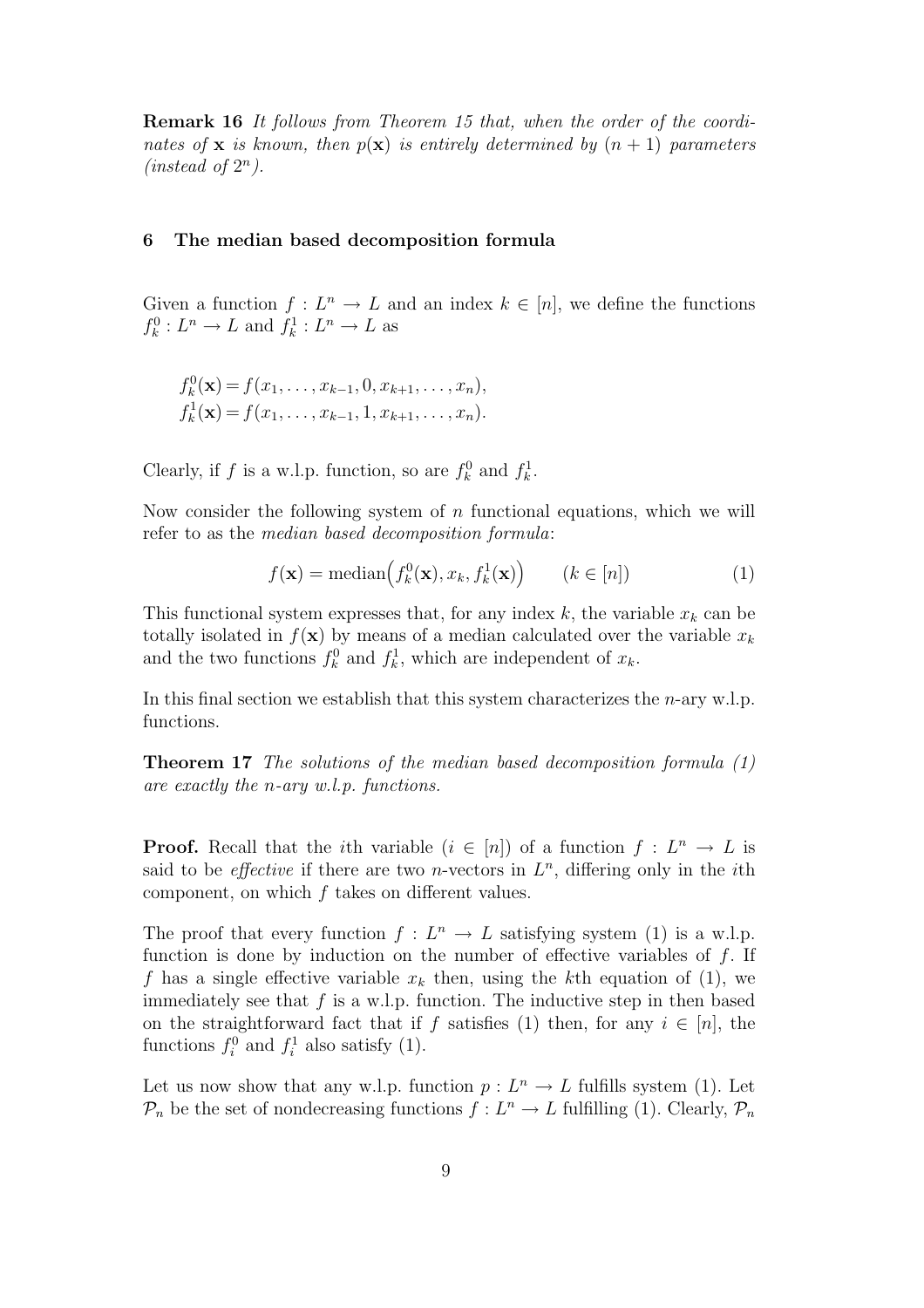contains all the projection and constant functions from  $L<sup>n</sup>$  to L. Moreover, we can readily see that if  $f, g \in \mathcal{P}_n$  then  $f \wedge g \in \mathcal{P}_n$  and  $f \vee g \in \mathcal{P}_n$ . It follows that  $\mathcal{P}_n$  contains all the w.l.p. functions from  $L^n$  to  $L$ .  $\Box$ 

**Corollary 18** For any w.l.p. function  $p: L^n \to L$  and any  $k \in [n]$ , we have

$$
p(x_1,\ldots,x_{k-1},p(\mathbf{x}),x_{k+1},\ldots,x_n)=p(\mathbf{x}).
$$

**Proof.** Using Theorem 17 and the fact that  $p$  is nondecreasing, we immediately obtain

$$
p(x_1, \ldots, x_{k-1}, p(\mathbf{x}), x_{k+1}, \ldots, x_n) = \text{median}\big(p_k^0(\mathbf{x}), p(\mathbf{x}), p_k^1(\mathbf{x})\big) = p(\mathbf{x}). \qquad \Box
$$

# 7 Conclusion

We have introduced the concept of weighted lattice polynomial functions, which generalize the lattice polynomial functions by allowing some variables to be fixed as parameters. We have observed that these functions include the class of discrete Sugeno integrals, which have been extensively used not only in aggregation function theory but also in fuzzy set theory. Finally, we have provided a median based system of functional equations that completely characterizes the weighted lattice polynomial functions.

Just as special Sugeno integrals (such as the weighted minima, the weighted maxima, and their ordered versions) have already been investigated and axiomatized (see Dubois et al. [3]), certain subclasses of weighted lattice polynomial functions deserve to be identified and investigated in detail. This is a topic for future research.

#### Acknowledgments

The author is indebted to Jean-Pierre Barthélemy and Stephan Foldes for their comments during the preparation of this paper.

## References

[1] M. Barbut and B. Monjardet. *Ordre et classification: algèbre et combinatoire.* Tome I. (French). Librairie Hachette, Paris, 1970.